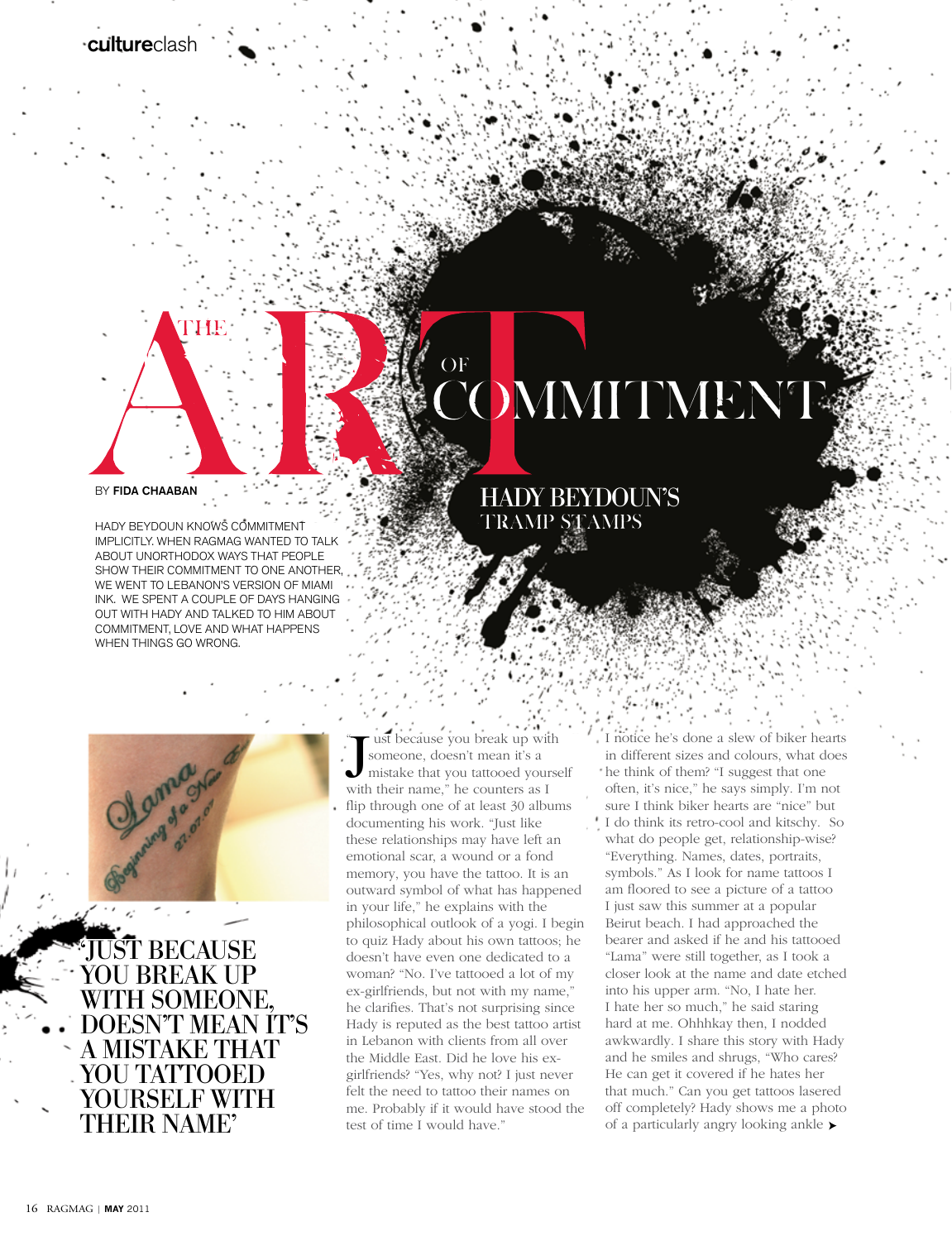

Hady is reputed as the best tattoo artist in Lebanon with clients from all over the Middle East.